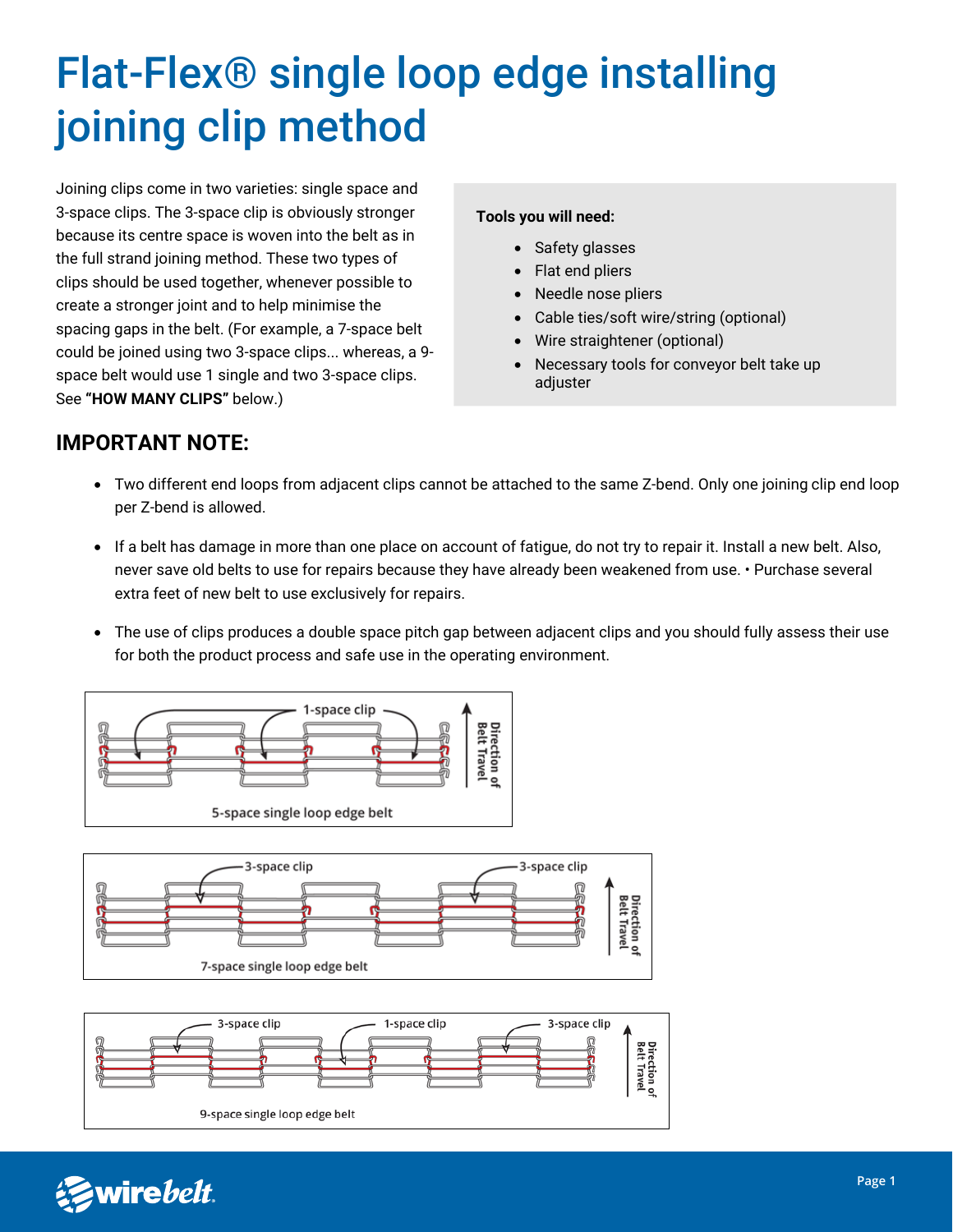# 1 BEFORE YOU BEGIN JOINING:

- Turn off and lockout power to the conveyor.
- Slacken any belt take up adjuster to allow the maximum take up capability when the belt is fitted.
- If possible move the two ends of the belt to be joined to the discharge end of the conveyor unit. This may help to hold the belt in position while joining.
- If necessary you may want to attached the two ends of the belt together to maintain stability, using cable ties, soft wire or string in the outside spaces. For wider belts it may be necessary to secure the 2 ends together at more regular intervals across the belt, which can be removed as the clips are woven in.
- Plan out the number, type and placement of joining clips by laying them out in position across the belt.
- Make certain that no two edge loops on the clip hook around the same Z-bend and that all closed loop edges point in the direction of belt travel.

# 2 BEGIN INSTALLATION WITH THE CENTRE SPACE:

- Begin installation with the Centre space
- If installing a single clip, install the clip around the centre space on the far end of the belt.
- Using needle nose pliers grip the joining clip, and in turn hook the two single loop edges up through and into the centre space on the opposite belt end.

#### -**OR- If a 3-space clip is used:**

- Gently bend the clip in the centre and insert the clip ends down into the spaces either side of the centre space.
- Then insert the clip ends up through and into the centre space of the opposite belt end and pull through until the centre "locks" into place.
- Then, gently straightening the wire, hook the single loop edge down through and around the space adjacent to the centre space.
- Use the needle nose pliers to grip the single loop edge, hook it up through and into the space adjacent to the centre space on the opposite end of the belt. Repeat for other edge loop.
- Straighten the wire with pliers or the wire straightener tool.

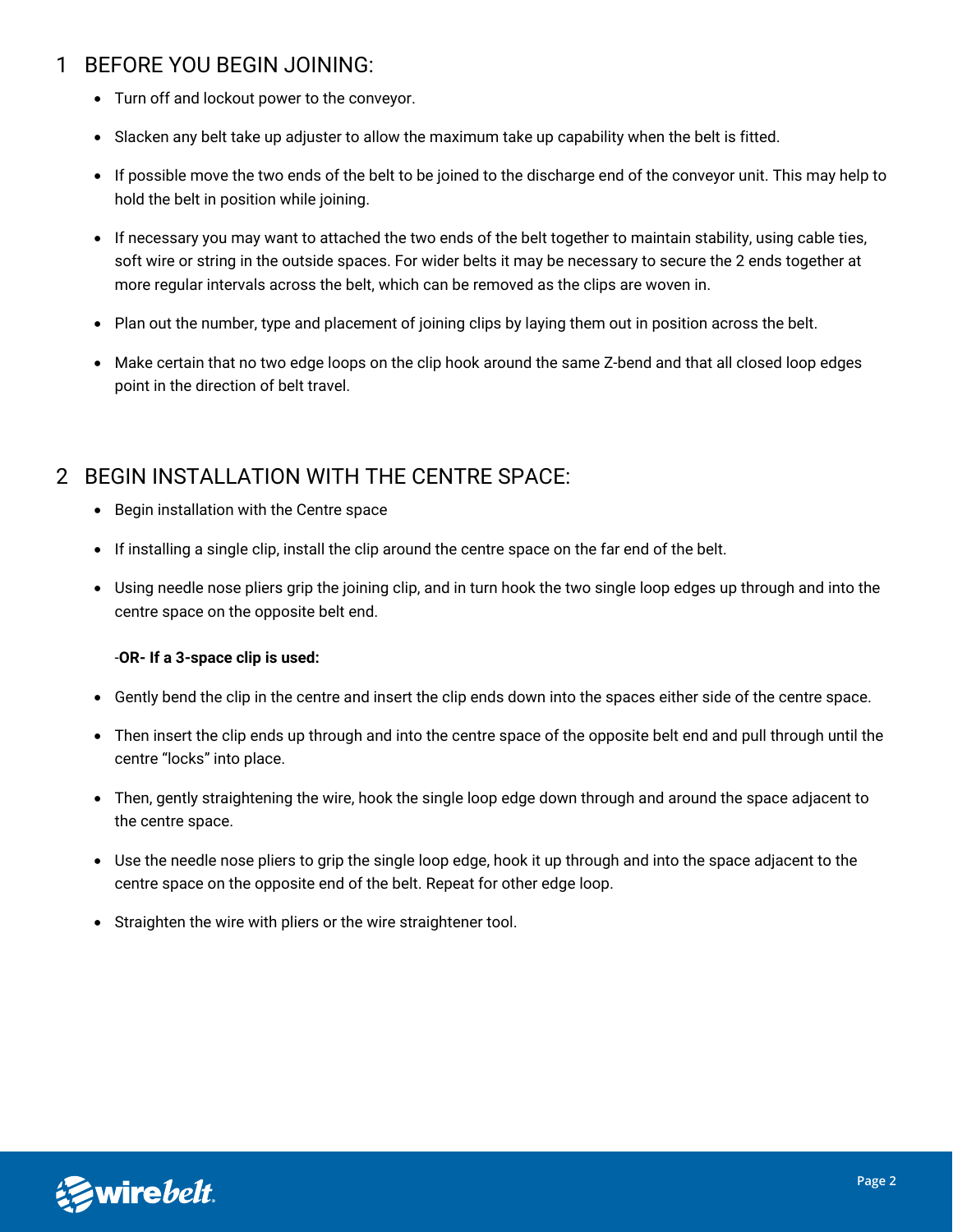## 3 INSTALL THE NEXT JOINING CLIP ON AN OUTSIDE EDGE IF A SINGLE CLIP IS USED:

- Remove the tie holding the ends together.
- Insert the joining clip around and through the far end edge space of the belt.
- Connect the splice clip edge loop to the near side belt edge by gently flexing the splice clip edge loop up and through the near side outside space. The use of needle nose or flat end pliers may help in this process.
- Grip the joining clip with your pliers and hook the second edge loop up through and around the adjacent Zbend on the near end of the belt.

#### **-OR- if a 3-space clip is used:**

- Remove the ties holding the edges together.
- Bend and insert the joining clip around the second space in from the belt edge and insert the clip ends up through the second space into the opposite end of the belt. Pull through until centre locks in place.
- Using needle nose pliers connect the joining clip edge loop to the near side belt edge by gently flexing the joining clip edge loop up and through the near side outside space. Then hook the far outside edge loop up through the edge of the joining clip.
- Then on the other end of the splice clip hook it down through space number three on the far belt edge, then flex the edge loop down and up through second space on the near end of the belt.
- Straighten wire with pliers or Wire Belt's Wire Straightening tool.

## 4 INSTALL JOINING CLIP ON THE OPPOSITE EDGE:

• Install the same type of joining clip on the opposite edge in the same way

#### 5 INSTALL THE REMAINING JOINING CLIPS:

• Install the remaining joining clips, as appropriate, across the belt. There should be the exact same number and type of joining clips on either side of the center clip (the first clip you installed)

## 6 RE-TIGHTEN THE CONVEYOR BELT TENSION